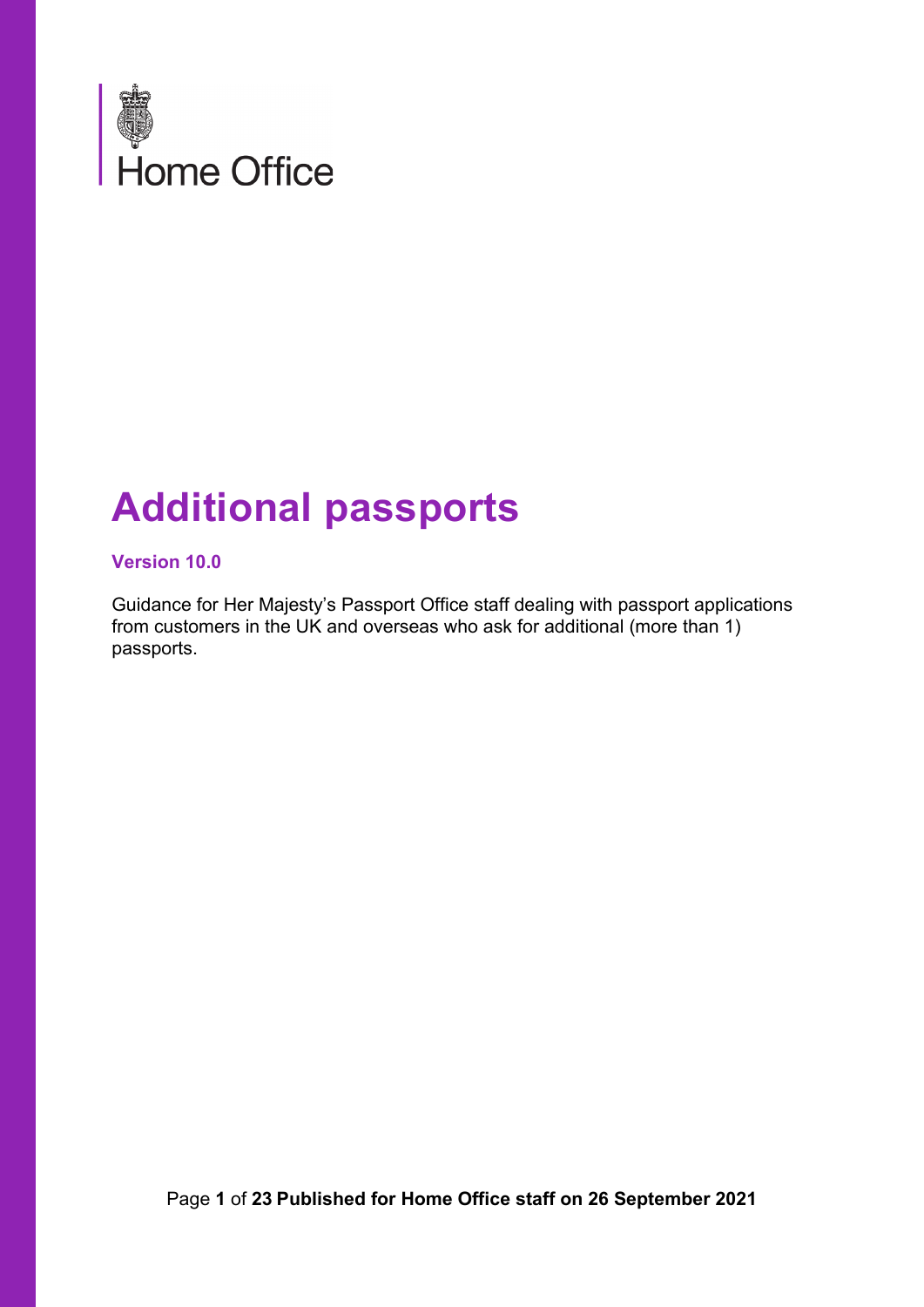# <span id="page-1-0"></span>**Contents**

| Additional passports: business travellers and study reasons  12      |  |
|----------------------------------------------------------------------|--|
|                                                                      |  |
|                                                                      |  |
|                                                                      |  |
|                                                                      |  |
|                                                                      |  |
|                                                                      |  |
|                                                                      |  |
|                                                                      |  |
|                                                                      |  |
|                                                                      |  |
|                                                                      |  |
| Foreign, Commonwealth & Development Office: additional passports  18 |  |
|                                                                      |  |
|                                                                      |  |
|                                                                      |  |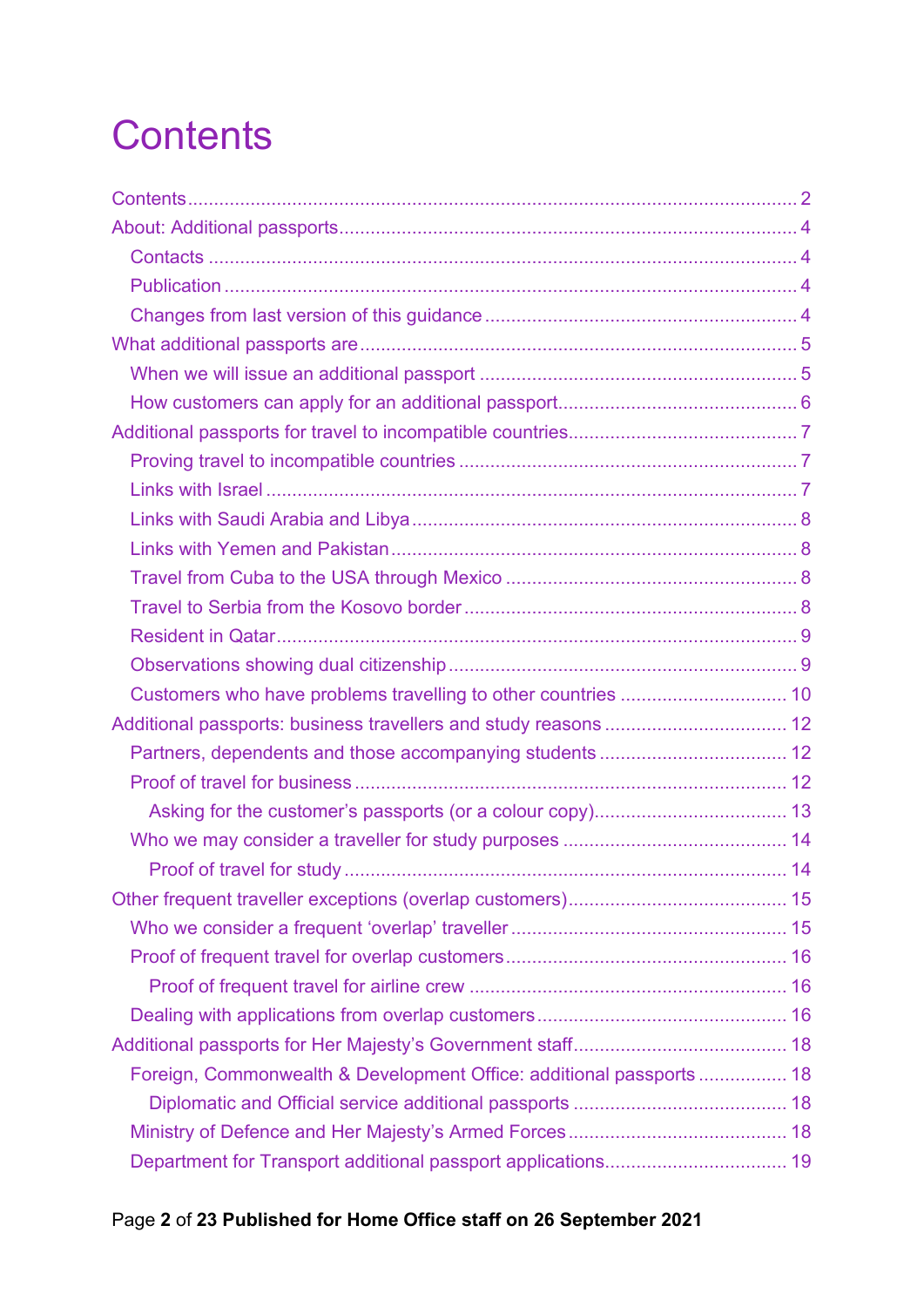| Application Management System (AMS): cancelling the passport  22 |  |
|------------------------------------------------------------------|--|
|                                                                  |  |
|                                                                  |  |
|                                                                  |  |
|                                                                  |  |
|                                                                  |  |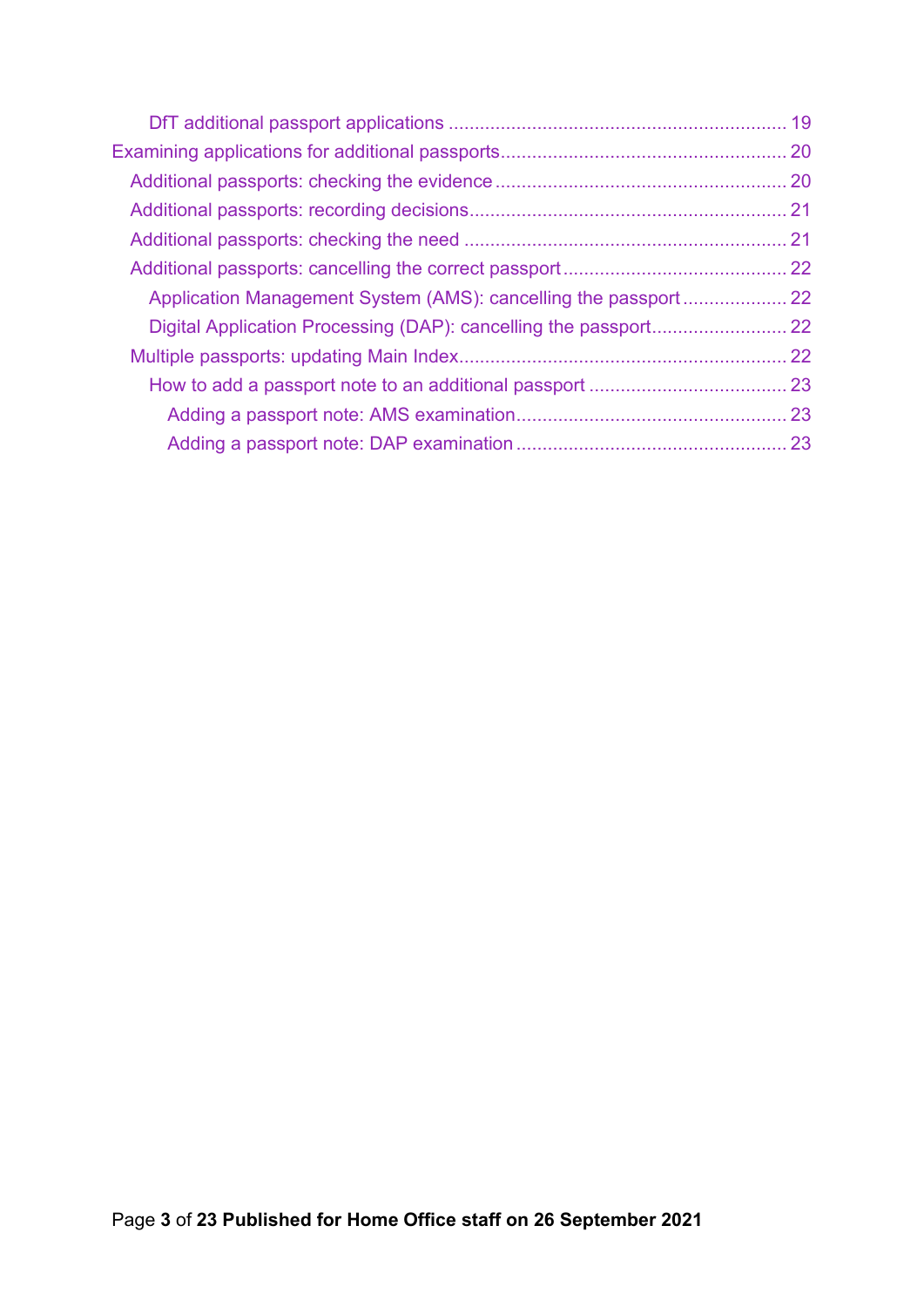# <span id="page-3-0"></span>About: Additional passports

This guidance tells Her Majesty's Passport Office staff how to process passport applications from customers in the UK or overseas who need additional (or second) passports because they:

- need to get visas to travel on business
- travel to incompatible countries (countries with political differences which may prevent travel between them two)
- are frequent travellers

An additional passport holder is a customer who holds (or is applying to hold) more than one passport of the same type. It does not apply to customers who are eligible to hold single passports of 2 different types, such as:

- passports in 2 different British nationalities
- one diplomatic or official passport and one personal passport

#### <span id="page-3-1"></span>**Contacts**

If you have any questions about the guidance and your line manager or senior caseworker cannot help you or you think that the guidance has factual errors then email Guidance and Quality, Operating Standards.

If you notice any formatting errors in this guidance (broken links, spelling mistakes and so on) or have any comments about the layout or navigability of the guidance then you can email Guidance and Quality, Operating Standards.

#### <span id="page-3-2"></span>**Publication**

Below is information on when this version of the guidance was published:

- version **10.0**
- published for Home Office staff on **26 September 2021**

#### <span id="page-3-3"></span>**Changes from last version of this guidance**

This guidance has been updated to include applications from customers working in the haulage industry or food preparation, supply or distribution sector (page 6 and 16).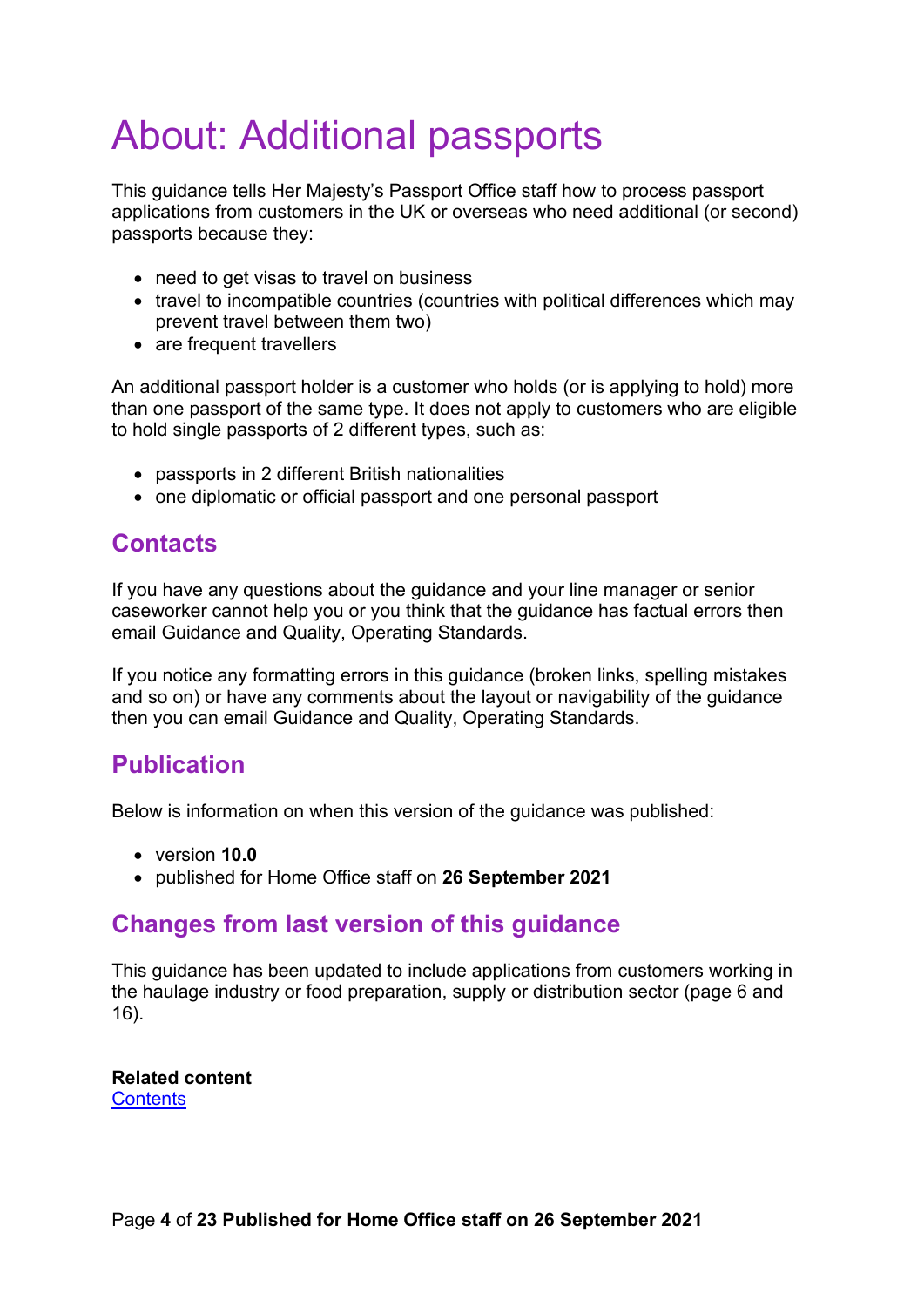# <span id="page-4-0"></span>What additional passports are

This section tells Her Majesty's Passport Office staff about additional (more than 1) passports.

HM Passport Office does not usually allow more than 1 passport per person but may issue additional passports to customers who:

- have a genuine need for one and can provide evidence to show it
- meet the criteria in this quidance

We must issue all additional passports in the same name and have the same observations as the original passport we issued (unless this guidance tells you otherwise, for example, when some dual nationals travel to incompatible countries).

We commonly refer to additional passports as 'second' passports but we may consider issuing the customer with more than 2 (on a case by case basis). If a customer asks for 3 or more valid passports and has a genuine need for them, a Higher Executive Officer (HEO) or someone senior must authorise it.

When we issue an additional passport, we must tell customers to be careful when using them for travel, as they result in additional checks taking place in other countries. We must refuse an application for an additional passport, if:

- we have concerns with a customer's entitlement, nationality or identity
- the customer cannot clearly prove they have a genuine need for one (in line with this guidance)

## <span id="page-4-1"></span>**When we will issue an additional passport**

HM Passport Office only issue additional passports to customers who confirm they are:

- [travelling to incompatible countries](#page-6-0)
- [business travellers](#page-11-0) and students (and those who accompany them) who travel frequently, in connection with their job or for study purposes
- [frequent travellers](#page-13-2) who cross borders between countries on a daily basis (for work) these include:
	- o airline staff
	- o customers working in the haulage industry or food preparation, supply or distribution sector
- United Kingdom [\(UK\) government staff](#page-17-0) who need a passport to travel on business

Customers do not have the right to have their additional passports automatically renewed. When a customer applies to renew an additional passport, they must: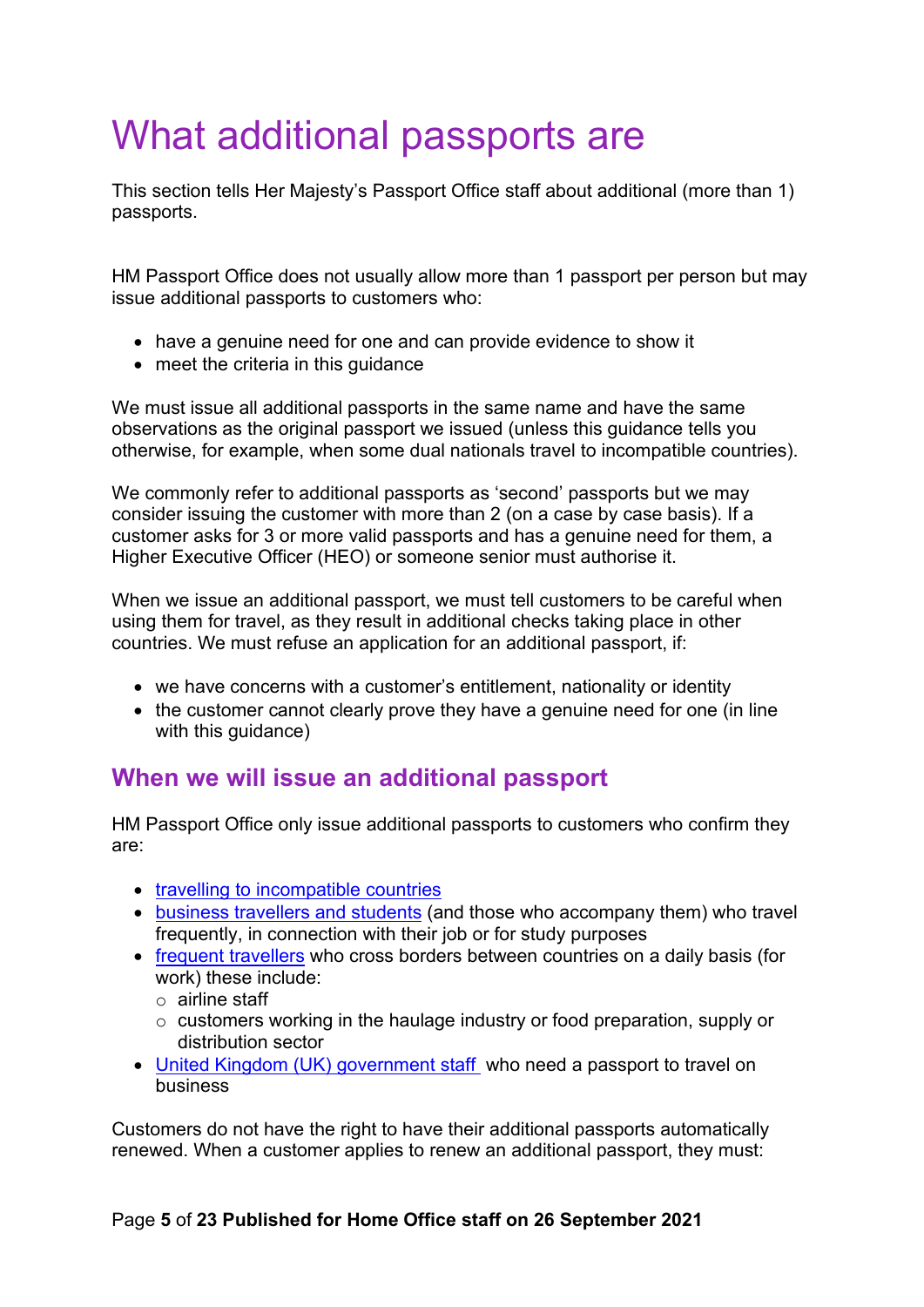- tell us why they need it
- give us evidence to show they still need it

We will review applications for additional passports on a case by case basis, taking into account the customer's need, the amount of validity they need on their additional passport and whether they would benefit from a 50 page frequent traveller passport instead.

#### <span id="page-5-0"></span>**How customers can apply for an additional passport**

Customers can currently apply for an additional passport by post, in person or online.

The additional passport service is not widely promoted and for postal applications and applications made in person there is no service type on AMS (Application Management Service) or DAP (Digital Application Processing) for the service.

The customer should make their requirement clear on their application and the need must also be clearly seen in the production of documentation, for example a supporting letter from their employer to demonstrate and evidence their need for an additional passport.

Customers may select different options (renewal, first time) when completing the application form by post or in person. On AMS, you must, where necessary, change the service type to renewal where this has not been selected when examining the application.

Digital Application processing (DAP) will identify online applications where the customer has sent us a British citizen passport for renewal, and they also hold:

- an additional passport
- another British nationality status passport (for example a British overseas territories citizen (BOTC) passport)
- a Diplomatic or Official passport

DAP creates a multiple British passport task and indicates the customer has more than one passport and guides you, the examiner, how to complete the task (for example checking Main Index and asking for extra evidence)

An application for a first additional passport and any following application requesting the continued use of an additional passport must always be treated as a renewal application (as there is no requirement for a countersignatory or digital referee).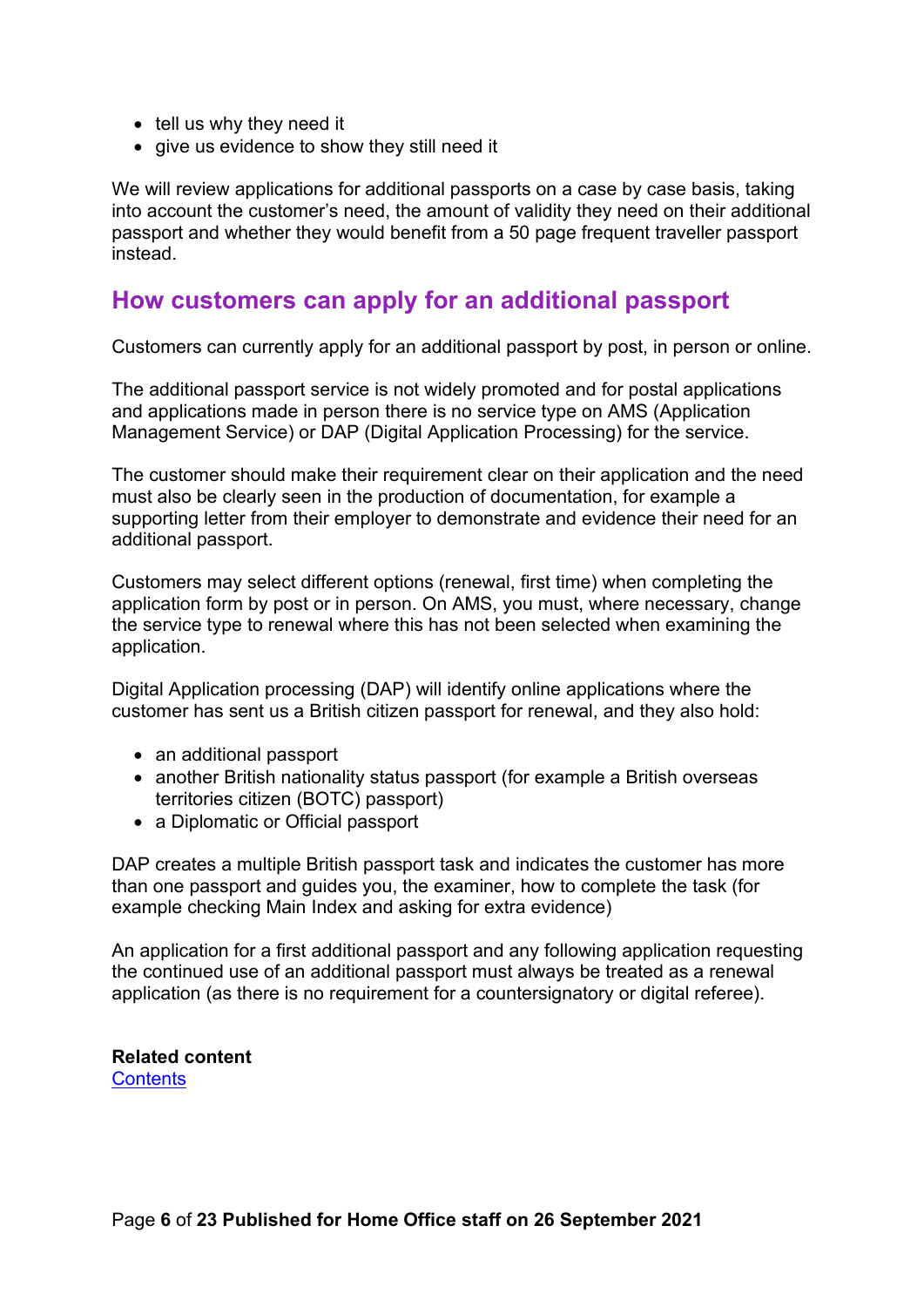# <span id="page-6-0"></span>Additional passports for travel to incompatible countries

This section tells Her Majesty's Passport Office staff when we will issue an additional passport for customers travelling to an incompatible country (a country that has political differences with a country the customer may have visited in the past) and provides [a list of the countries](#page-6-2) that we know about.

The UK Government does not encourage customers concealing their travel history in multiple passports and the Foreign, Commonwealth & Development Office website tells customers about country specific travel restrictions.

If a customer is travelling to a country that has political differences with another country, they may be refused entry if their passport has evidence they:

- travel to that country (for example, an immigration stamp or visa)
- have dual citizenship of another incompatible country the customer needs to travel to (usually in the form of an observation)

If a stamp or visa from 1 county will prevent or cause travel problems in another country or area, we will consider issuing an additional passport or travel document.

You must always check the customer's circumstances and why they need an additional passport.

#### <span id="page-6-1"></span>**Proving travel to incompatible countries**

To prove they are travelling to an incompatible country, customers must send us:

- their current passport containing stamps or observations, to show they travel (or have a connection) to an incompatible country
- evidence they intend to travel between incompatible countries (if they do not have a travel schedule, they may send us a signed letter from them, their employer or client, to explain why they need an additional passport)

We normally issue additional passports with full validity but you may consider issuing a restricted validity passport in exceptional circumstances (for example, to allow for a one-off important visit). The FCDO may be able to issue an emergency travel document (ETD) to customers overseas in similar circumstances.

#### <span id="page-6-2"></span>**Links with Israel**

Travel from Israel to some Arab or Muslim states, may cause a situation where the customer can be refused entry. These states include:

#### Page **7** of **23 Published for Home Office staff on 26 September 2021**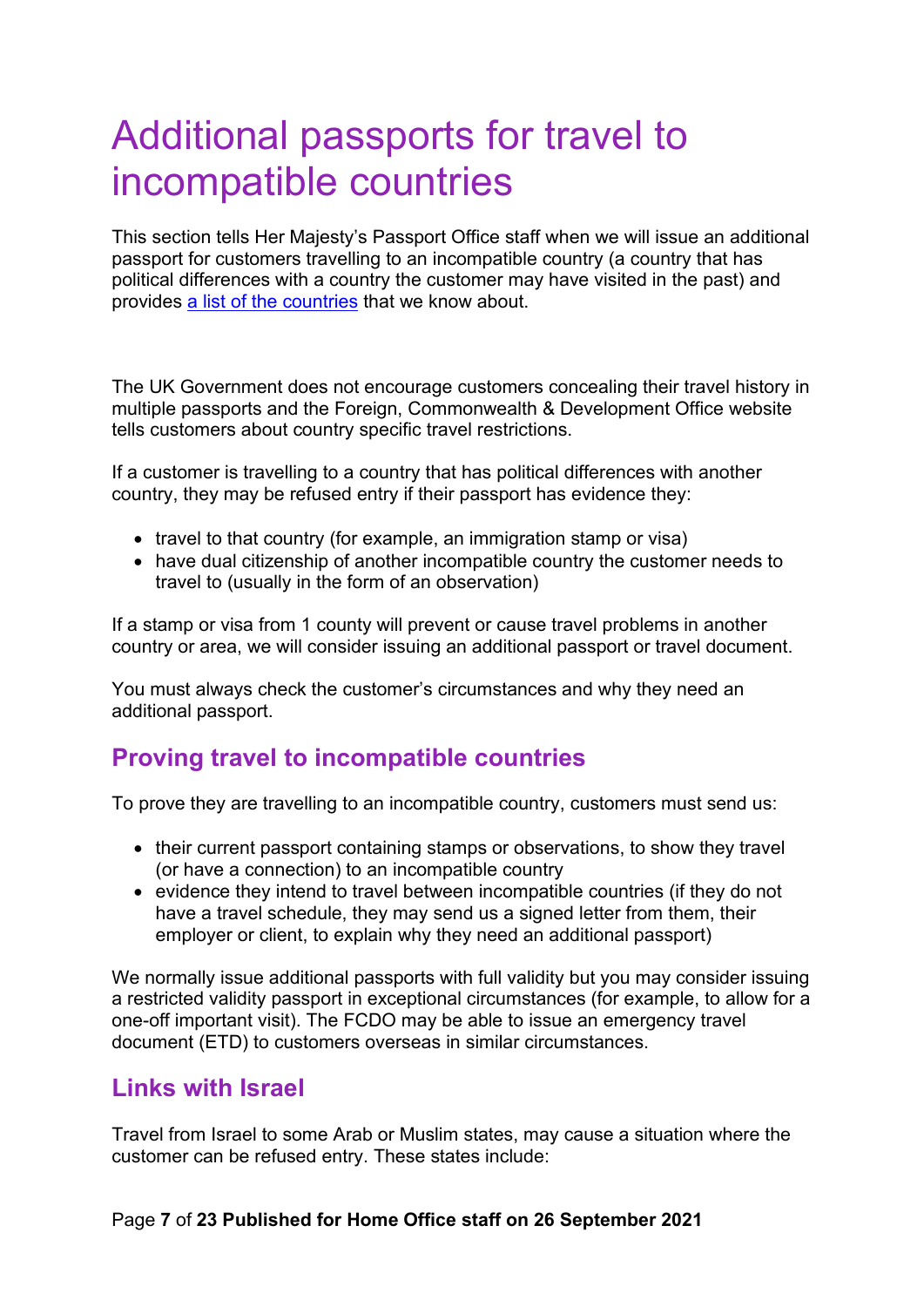- Iran
- Iraq
- Kuwait
- Lebanon
- Libya
- Pakistan
- Saudi Arabia
- Sudan
- Syria
- Yemen

If a customer intends to travel to any of these countries, you must issue an additional passport to them, as long as their passports have an:

- Israeli immigration stamp or visa
- observation in their passport that refers to them being an Israeli dual national

If a customer is travelling from one of these states to Israel, you must not issue an additional passport.

## <span id="page-7-0"></span>**Links with Saudi Arabia and Libya**

If a customer is travelling to Saudi Arabia and their passport shows evidence they have travelled to Libya, you must issue an additional passport to them.

## <span id="page-7-1"></span>**Links with Yemen and Pakistan**

If a customer is travelling to Yemen and their passport shows evidence they have travelled to Pakistan, you must issue an additional passport to them.

## <span id="page-7-2"></span>**Travel from Cuba to the USA through Mexico**

If you know a customer with an additional passport is travelling from Cuba to the USA through Mexico, you must tell them to use the same passport to enter Cuba and Mexico, as:

- the Mexican immigration authorities stamp the passport 'Arrived from Cuba'
- using only 1 passport means the other passport does not make reference to Cuba (as references to Cuba may cause the customer problems when arriving in the USA)

## <span id="page-7-3"></span>**Travel to Serbia from the Kosovo border**

You must issue an additional passport to a customer travelling between Kosovo and Serbia (as Serbian authorities have denied entry to foreign nationals who have Republic of Kosovo stamps in their passport).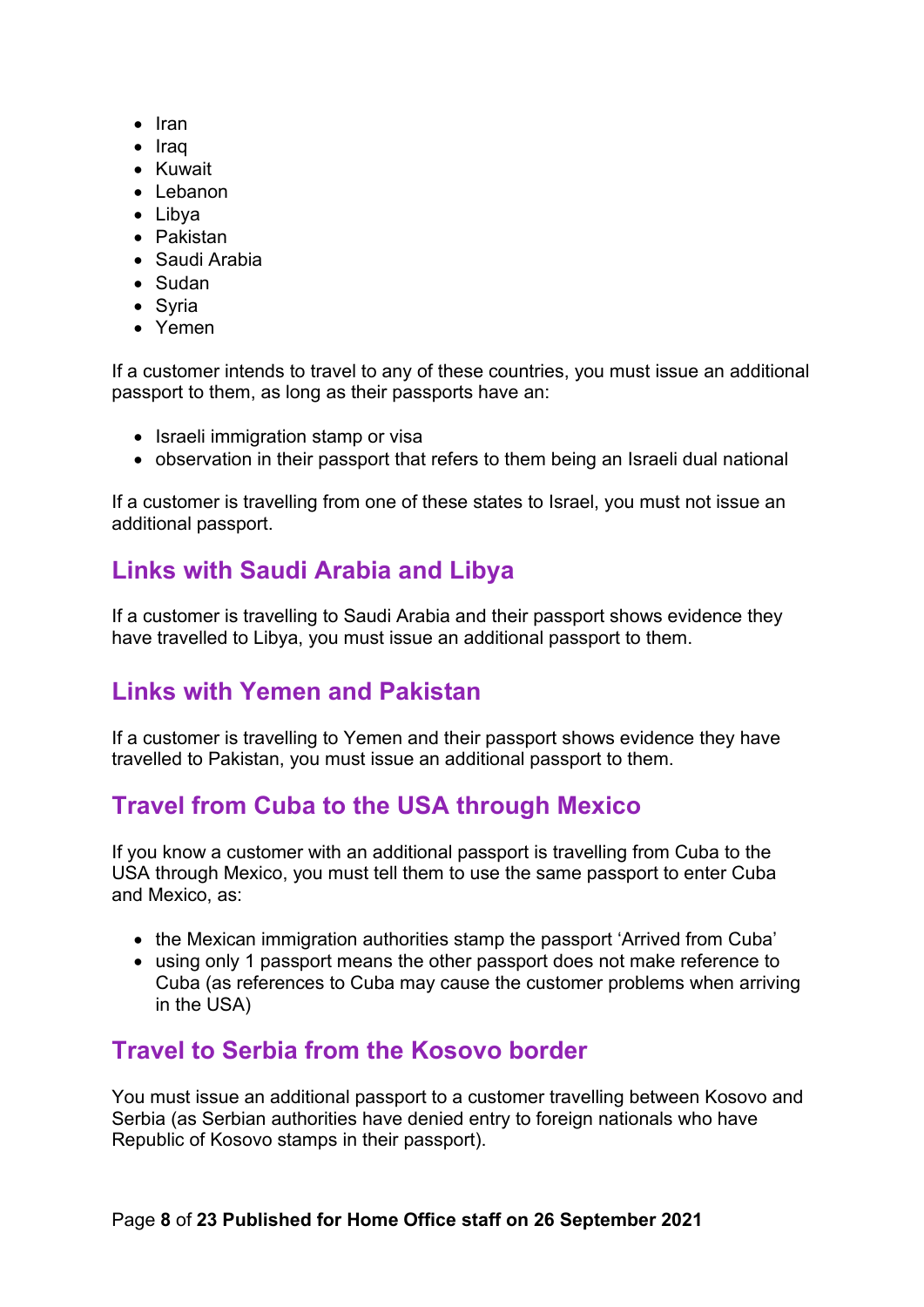If the customer needs advice about travel between Kosovo and Serbia, you must refer them to the:

- FCDO travel advice site
- Serbian Ministry for Foreign Affair site

## <span id="page-8-0"></span>**Resident in Qatar**

You must issue an additional passport to a customer who is resident in Qatar and can demonstrate they are working for a government body relating to:

- Saudi Arabia
- United Arab Emirates
- Bahrain
- Egypt

This is because some residents in Qatar have been denied entry at the borders of these countries due to an ongoing diplomatic dispute.

#### <span id="page-8-1"></span>**Observations showing dual citizenship**

If a dual national has a foreign passport in another name, we must issue (or may have previously issued) their British passport with an observation to say:

#### **'The holder has a [name of country] passport, number [number] issued on [date] in the name of [name]. This passport is due to expire on [date]'**

If a customer tells us the observation will cause them difficulty (for example, because they intend to travel to an incompatible country) we may consider issuing them with an additional passport. The additional passport will have limited validity to:

- cover the period of intended travel (for example, 6 or 12 months)
- meet the validity requirements of the country they are travelling to. To do this, you must check the entry requirement of the incompatible country on GOV.UK

When this happens, you must ask the customer to:

- complete a new application form using the first time passport service type
- pay the correct fee for their application
- send us written evidence of:
	- $\circ$  their travel to an incompatible country
	- $\circ$  the period of travel
	- $\circ$  the length of stay

When you get the application, you must:

- 1. Ask a Higher Executive Officer (HEO) to authorise it (before you issue the additional passport).
- 2. Change the passport's expiry date on the application to show the new validity.

#### Page **9** of **23 Published for Home Office staff on 26 September 2021**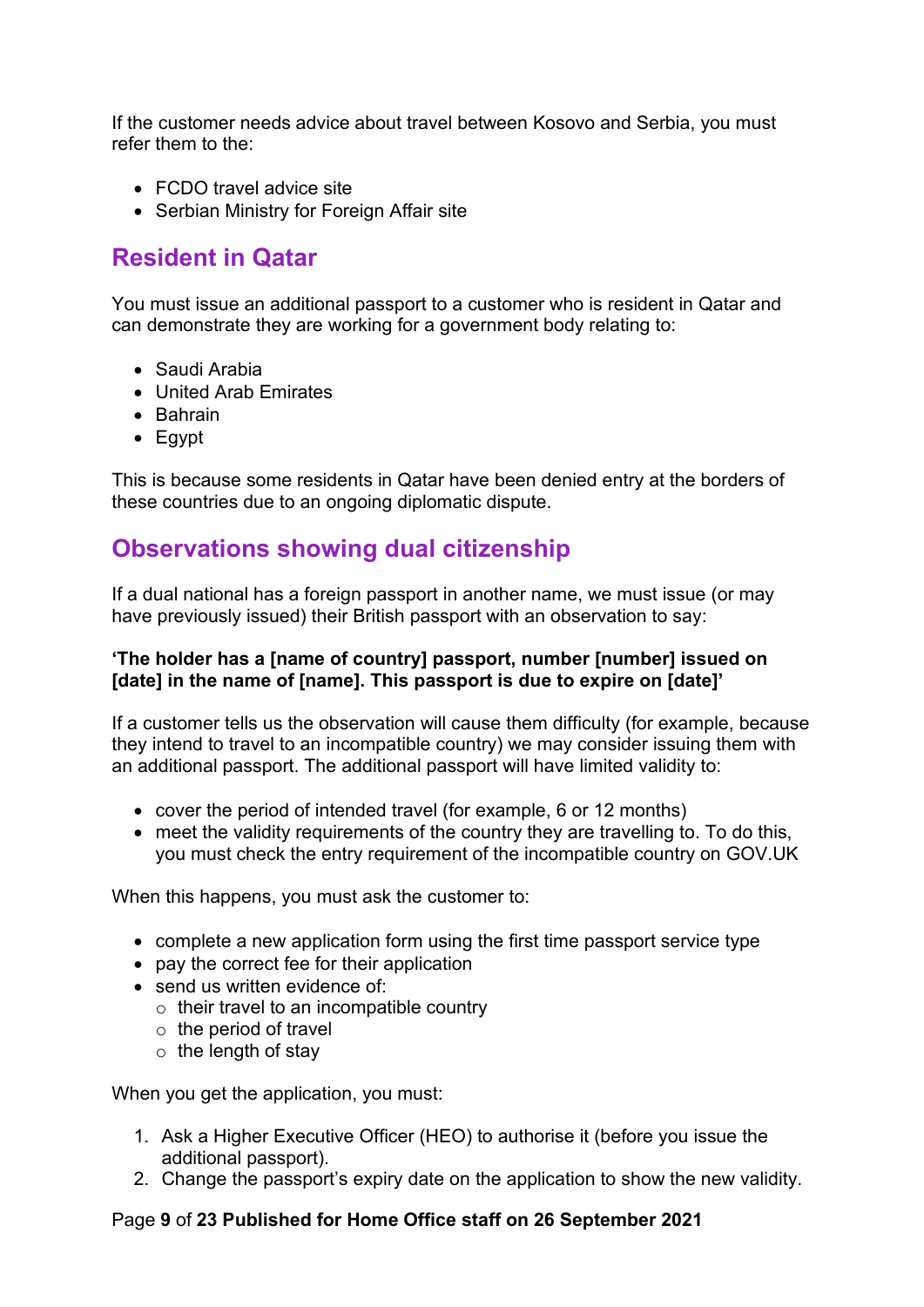- 3. Add the following observations to the passport:
	- o OBTO 'THE HOLDER IS ALSO KNOWN AS [INSERT FREE TEXT UP TO 56 CHARACTERS]' and change the free text field to show the customer's other name.
	- o OBTU 'VALID FOR [INSERT FREE TEXT] MONTHS. NOT TO BE REPLACED WITHOUT REFERENCE TO HM PASSPORT OFFICE [INSERT FREE TEXT].
- 4. Add a case note to explain:
	- $\circ$  the reason for the limited validity
	- $\circ$  the length of the visit
	- $\circ$  how much validity the customer needs in order to travel to the country
	- $\circ$  all of the supporting documents and evidence you received
- 5. Scan all of the evidence and supporting documents you received on to the system (so you have a permanent record of them).
- 6. [Add a passport note](#page-21-3) to all passport records for the customer (to link them together).
- 7. Make sure you do not electronically or physically cancel any passport the customer needs for future use.

You must not automatically renew the additional passport when it expires. If you get the additional passport, you must cancel it. If the customer has problems travelling after their additional passport expired, they must reapply for another one and send us the correct evidence (in line with this guidance).

### <span id="page-9-0"></span>**Customers who have problems travelling to other countries**

If a customer needs an additional passport because they are travelling to countries not listed in this guidance, you (the examiner) must check the country details with them.

If the customer insists they will be refused entry to a country not listed in this guidance, you must:

- check with the Foreign Commonwealth & Development Office (FCDO) for their latest travel advice
- not issue the customer an additional passport while you check the latest travel advice

If the FCDO's advice confirms the country is incompatible, you must issue the additional passport and tell the Guidance & Quality, Operating Standards, so they can update the guidance.

You must tell the customer to make sure they use their passports so the reference or connection to the incompatible country (shown by immigration stamps or visas) is only shown in 1 passport.

We normally issue additional passports with full validity, but you may consider issuing a Restricted Validity passport in exceptional circumstances, for example, to

#### Page **10** of **23 Published for Home Office staff on 26 September 2021**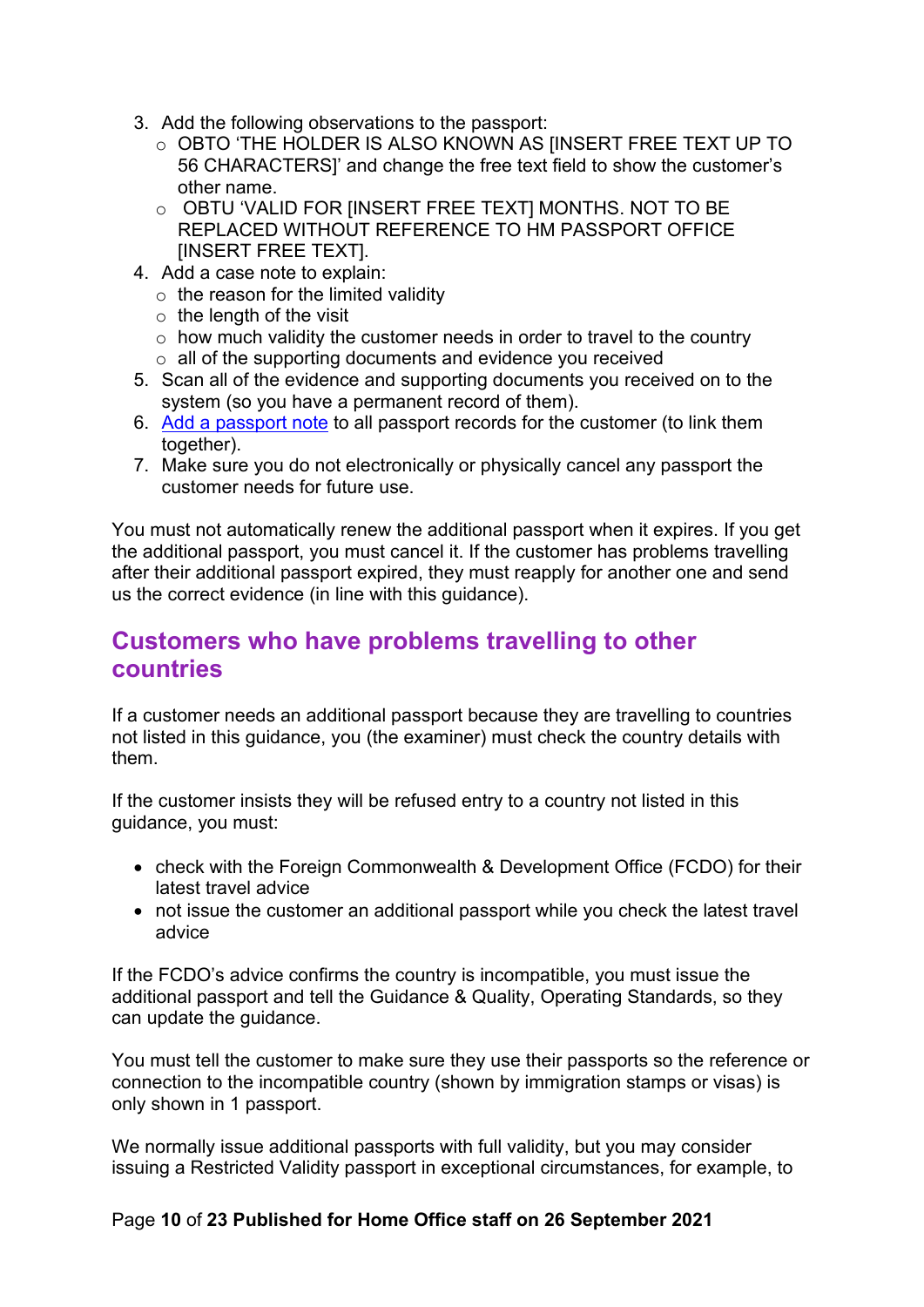allow for a one-off important visit or where there is a limited time period that the additional passport is needed for (evidence of the need must be provided in both of these cases). The FCDO may be able to issue an emergency travel document (ETD) to customers overseas in similar circumstances.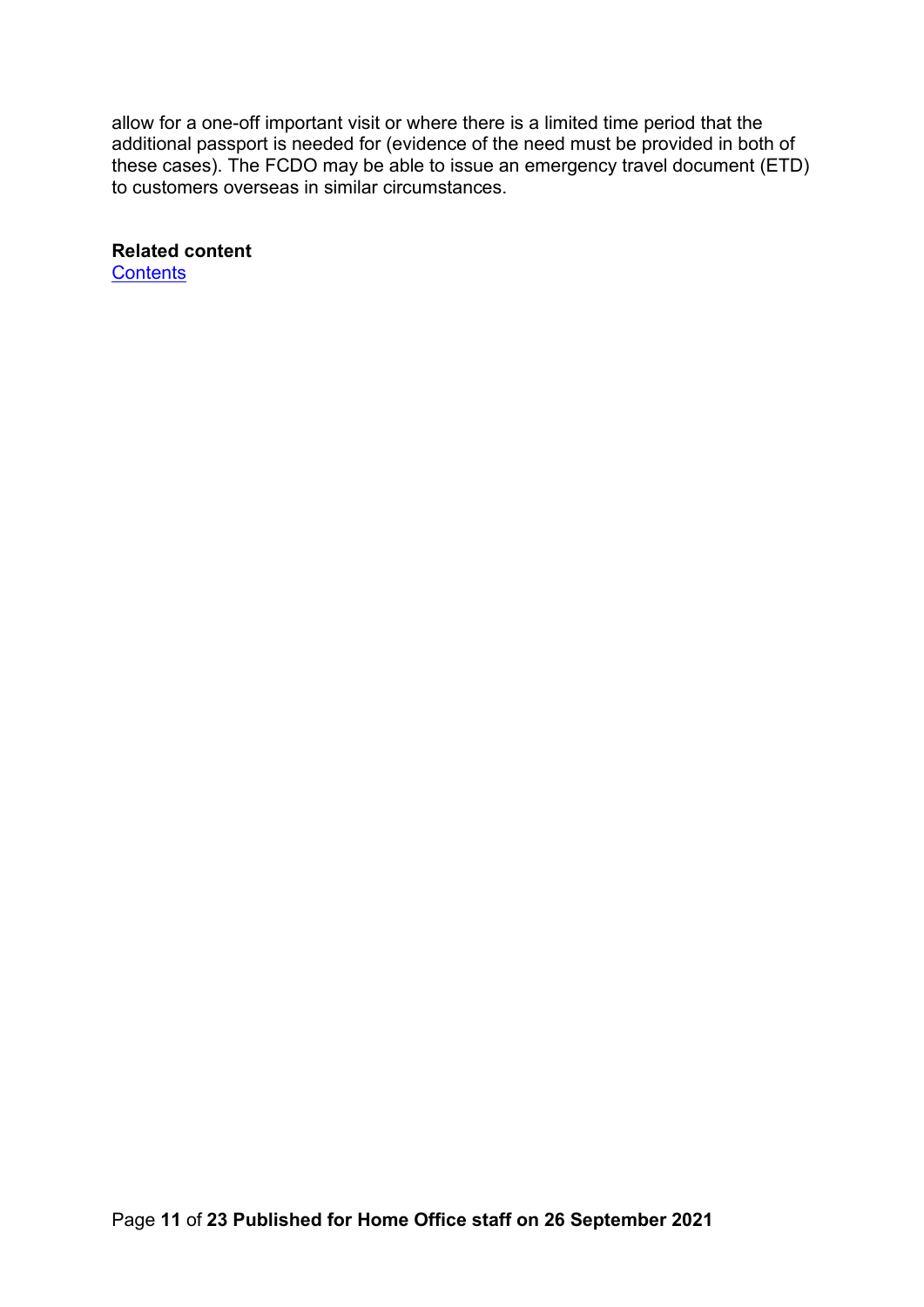# <span id="page-11-0"></span>Additional passports: business travellers and study reasons

This section tells HM Passport Office staff what to consider when they deal with an application for an additional passport for a business traveller or for someone who frequently travels across borders to study.

Where evidence is provided that a customer needs an additional passport, we will issue one to:

- frequent business travellers
- students

This is so they can:

- continue travelling for business purposes:
	- $\circ$  and apply for a visa at the same time
	- $\circ$  while they wait to get a new passport
- travel to [incompatible countries](#page-6-0)
- continue their studies without disruption

#### <span id="page-11-1"></span>**Partners, dependents and those accompanying students**

HM Passport Office may issue an additional passport to a:

- frequent traveller's partners and dependents, so they can accompany them for an extended period
- person accompanying a student (for example, a parent or carer) on their journey across a border

As we do not usually do this, you (the examiner) must:

- consider these applications on a case by case basis, taking in to account the customer's specific needs
- ask your operational team leader (OTL) for advice (if you are unsure whether a business traveller's partner or dependents or a person accompanying a student qualify for an additional passport)

If there are still doubts, you (the OTL) must contact your local Quality Examiner Support team (QuESt) for advice.

## <span id="page-11-2"></span>**Proof of travel for business**

You, the examiner, must contact the organisation, client or customer and ask them why they need an additional passport.

#### Page **12** of **23 Published for Home Office staff on 26 September 2021**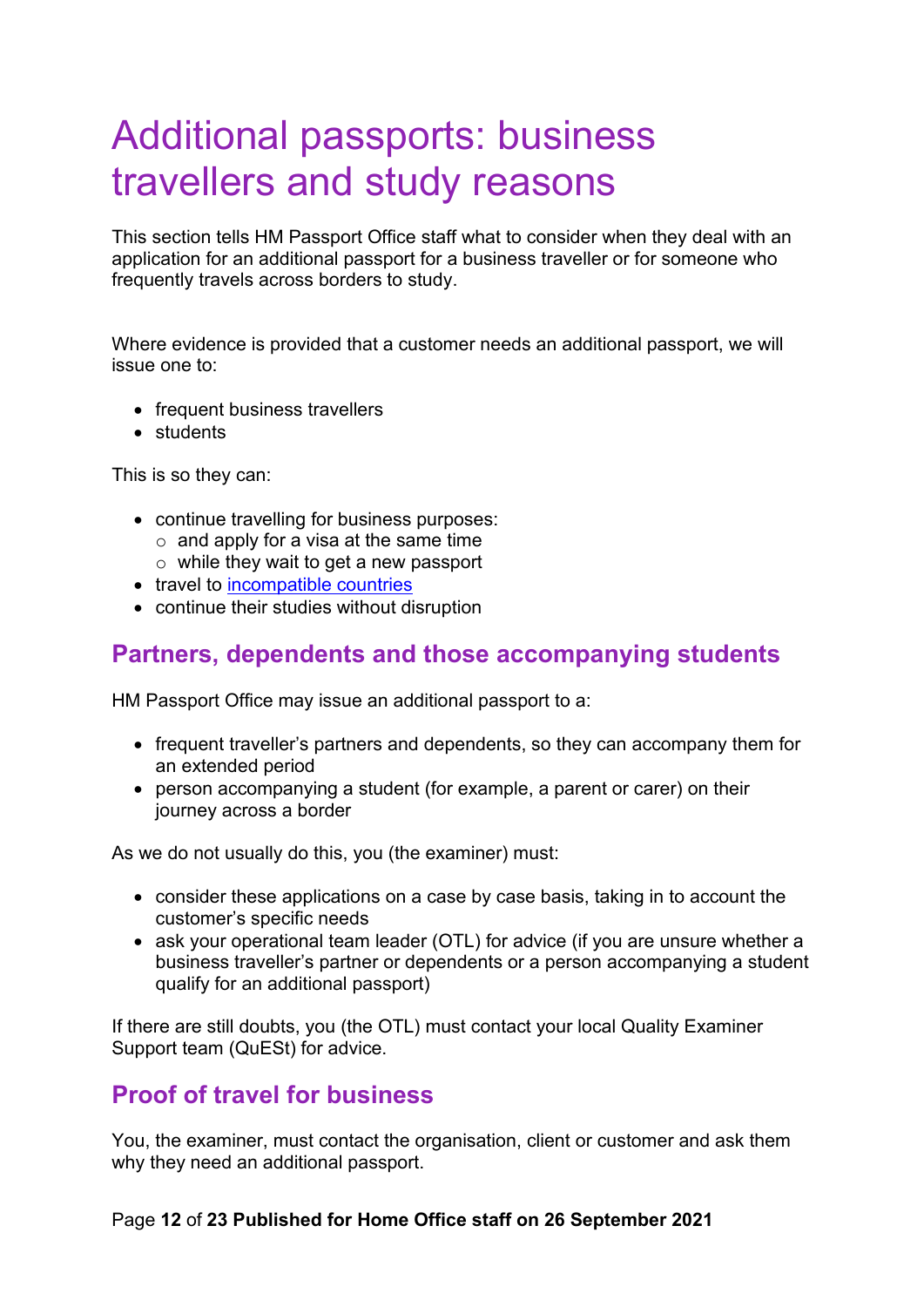Customers must send us a letter confirming why they need an additional passport. It:

- must be on headed paper, signed and recently dated
- can be from:
	- $\circ$  a senior person within their organisation
	- $\circ$  the customer's client
	- $\circ$  the customer themselves

You must check the letter and the organisation supporting the application for an additional passport are genuine, by checking online to confirm they exist. For example, checking the official website to make sure the company logo and email domain names match the details on the letter.

You must:

- continue examining the application without contacting the company, if you complete online checks and are satisfied the:
	- $\circ$  company exists and support the content of the letter
	- $\circ$  letter is genuine
- phone (or email) the organisation to confirm the contents of the letter, if you complete online checks and have doubts

If you contact an organisation and have fraud concerns, you must:

- 1. Refer the application to your local Counter Fraud team (CFT) explaining your concerns.
- 2. Follow their advice.

#### <span id="page-12-0"></span>Asking for the customer's passports (or a colour copy)

We need to see the customer's passport they are renewing, so we can:

- physically and electronically cancel it (unless they are frequent 'overlap' [travellers\)](#page-14-1)
- check they need an additional passport

Some customer's may send their other valid passport with their application for an additional passport. If they do not, we must ask for it. We may accept a colour copy of the bio details page and all visa pages from the other passport, when both of the following apply:

- the customer explains in the letter why they need to keep their other passport
- the customer needs to keep their other passport because they are;
	- $\circ$  a business traveller or student, who travels frequently for their job or study (including those who accompany them) and the passport they are renewing holds visas or travel permits which they need for continued travel
	- $\circ$  a frequent traveller who crosses borders between countries regularly for work, and the passport they are renewing holds visas or travel permits which they need for continued travel

#### Page **13** of **23 Published for Home Office staff on 26 September 2021**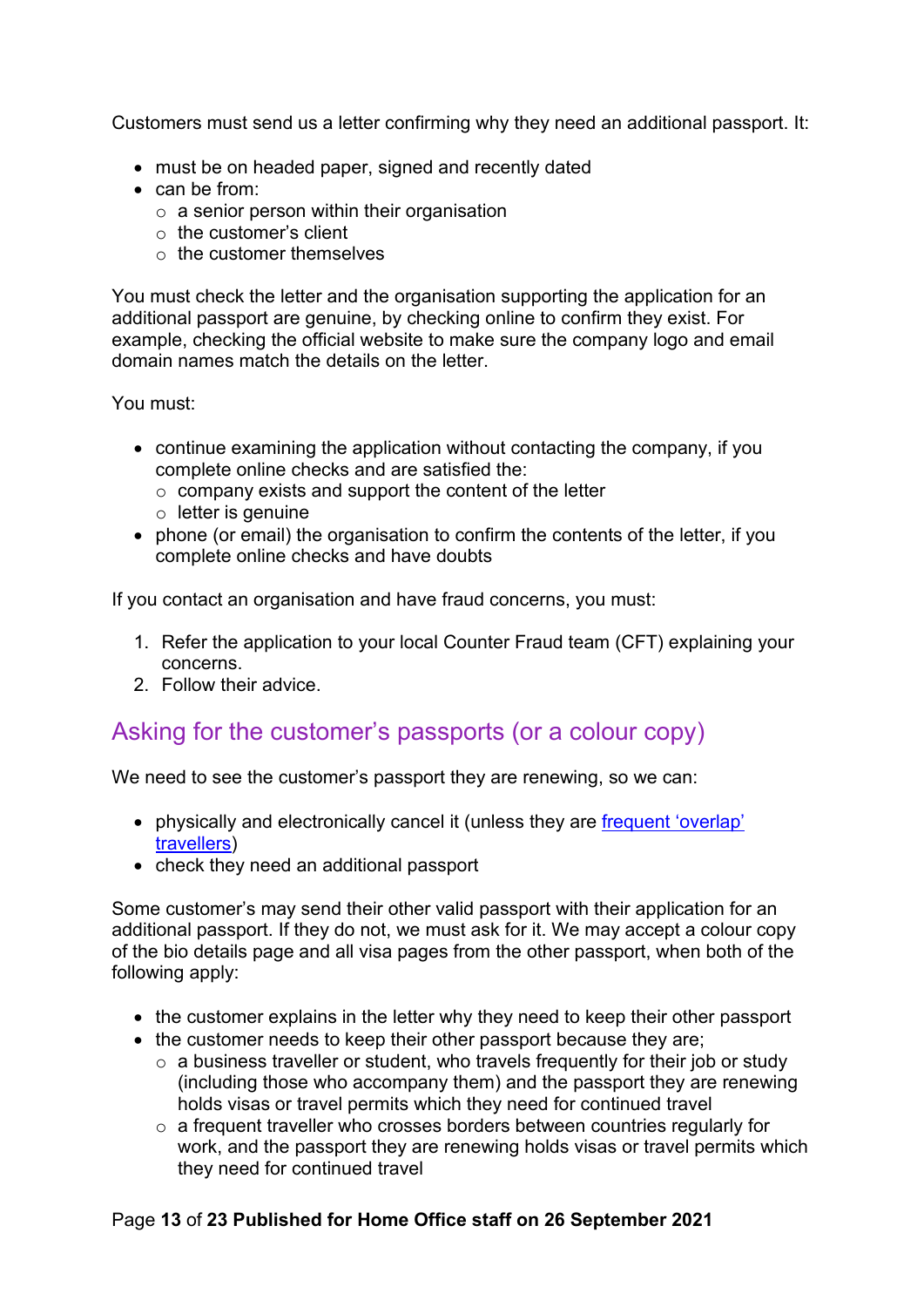- $\circ$  airline staff who need to continue to travel and they [meet the criteria](#page-13-3) to keep their existing passport
- o a business traveller or student who travels frequently for work or study, who currently holds one British passport which they need to keep with them during the application process (for example, as local laws mean they cannot be in a country undocumented)

If the customer has provided a satisfactory reason why they cannot send us their other valid passport, you must ask for a colour copy, if they cannot provide that either you can continue with the application without, when both of the following apply:

- you have satisfactorily confirmed the customer's identity, entitlement and nationality, using our own records
- the customer (or their organisation) has given you a reasonable explanation why they cannot send it (for example, when it has been sent to an overseas embassy to get a visa)

#### <span id="page-13-3"></span><span id="page-13-0"></span>**Who we may consider a traveller for study purposes**

We are aware of situations where students (or the person accompanying them) have to frequently travel across international borders to study. We will consider an additional passport:

- as their passports will fill with stamps quickly
- so they can continue their studies without disruption
- based on the evidence that shows why they need one

You may accept applications from students (or a person accompanying them):

- living in Singapore and attending Marlborough College in Malaysia
- living in Brunei and attending a school in Borneo
- attending the Raffles American school in Malaysia but travel to Singapore
- from other countries and schools if their circumstances relating to frequent travel for study show this

#### <span id="page-13-1"></span>Proof of travel for study

If you decide the customer (or the person accompanying them) is a traveller for study and is eligible for an additional passport, they can apply for one without sending us their old passport.

<span id="page-13-2"></span>Customers must send us confirmation from their head teacher or head of faculty confirming why they (or the person accompanying them) need to regularly travel across borders.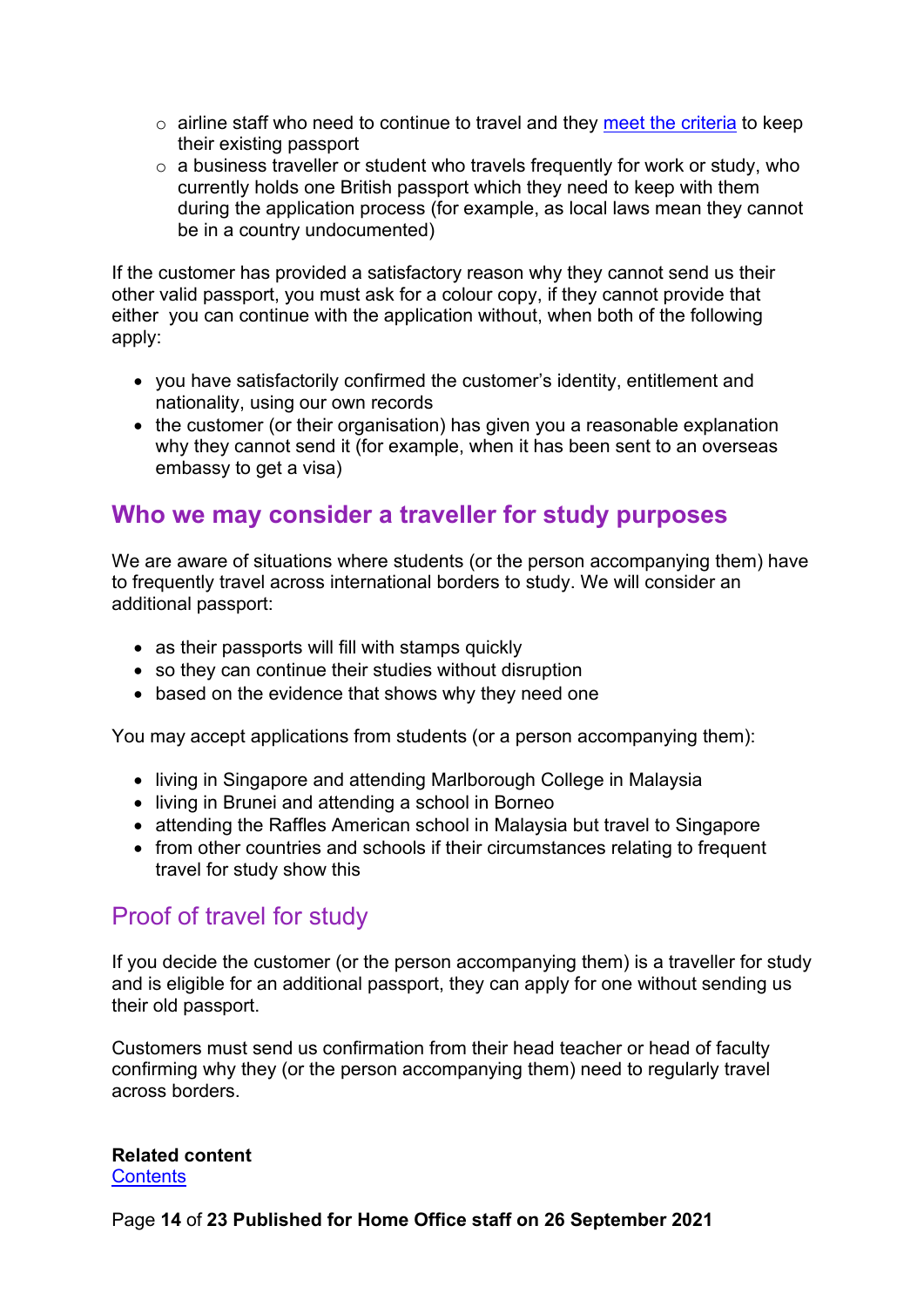# <span id="page-14-0"></span>Other frequent traveller exceptions (overlap customers)

This section tells Her Majesty's Passport Office staff when we will issue an additional passport to someone who is a frequent traveller who would not usually be eligible for one.

HM Passport Office is aware some customers have to regularly travel across international borders to work and so need to keep their current passport during the renewal process. For example, this could be because they travel as part of their job.

These customers are not normally eligible for an additional passport. However, we may exceptionally consider issuing a second passport to overlap with their current one, so they are not:

- stranded in a foreign country
- stopped from working because they are without a passport

#### <span id="page-14-1"></span>**Who we consider a frequent 'overlap' traveller**

We will exceptionally consider an additional passport for customers who are frequent travellers, if they meet any of the criteria below:

- they or their organisation used a frequent traveller exemption before and have always returned their passport to us after receiving their new one
- they travel so frequently they are unable to send us their passport for renewal and confirm in writing why being without one would have a significant impact on their employment, for example, when they need to:
	- o travel across borders frequently to get to their place of work and their passport quickly fills with entry and exit stamps
	- $\circ$  get visas or permits in their new passport to continue to travel and they need to travel while they renew their passport

These customers must be:

- airline crew
- working in the haulage industry (for example, lorry drivers)
- working in the food preparation, supply or distribution sector whose jobs involve preparing, supplying or delivering food to supermarkets and shops
- unable to apply for Premium or Fast Track service in the UK
- applying for a standard renewal and none of their personal details have changed

We will process their request, if they are a frequent traveller applying for an overlap passport, if either of the following apply:

#### Page **15** of **23 Published for Home Office staff on 26 September 2021**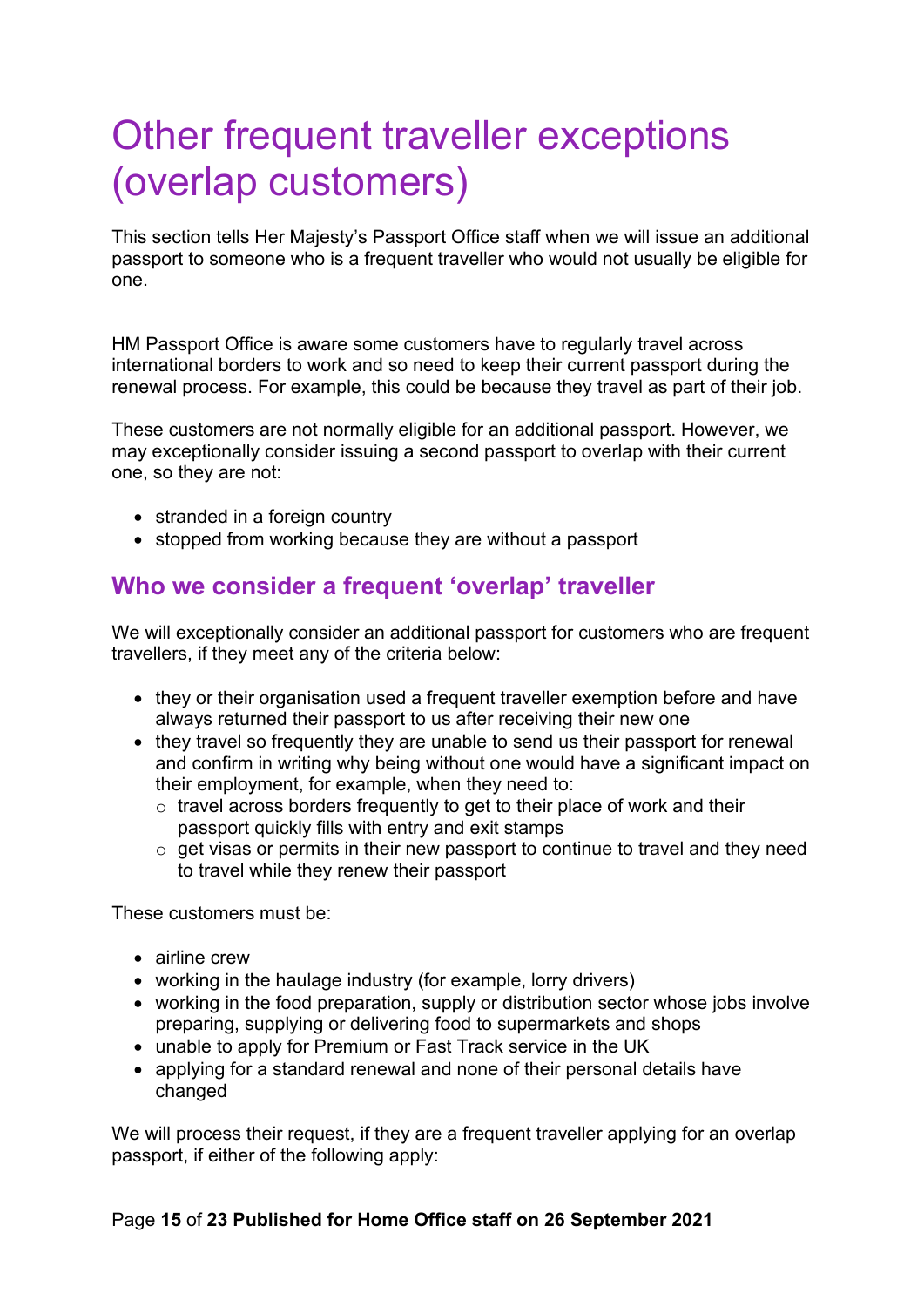- their current passport is due to expire in the next 9 months
- the visa pages in their current passport are full and they need their new passport to put new visas in

#### <span id="page-15-0"></span>**Proof of frequent travel for overlap customers**

If you decide the customer is a frequent traveller and is eligible for an additional passport, they can apply for one without sending us their old passport. The customer must send us:

- a colour copy of every page of their current British passport and all the visa pages
- a signed and recently dated letter on headed paper from their employer. prospective employer or client (if the customer is self-employed) that confirms:
	- $\circ$  the employee's job role
	- $\circ$  an offer of employment has been made (of the customer is about to start work)
	- $\circ$  the customer needs their passport for their job role for identity or travel reasons
	- $\circ$  why they travel and how often
	- o why the customer cannot use the Fast Track or Premium service in the UK (if the customer lives in the UK)
	- o the employer's email address and phone number
	- $\circ$  confirmation that the employer or client will return the passport to us within 3 months to be cancelled

You must remember that stamps in the customer's passport will usually confirm their travel history but may not be there if they a new employee.

#### <span id="page-15-1"></span>Proof of frequent travel for airline crew

HM Passport Office must accept electronic letters (email) from all airlines in support of additional passport applications.

Confirmation checks must be conducted on all airline letters regardless of whether they are electronic or not.

## <span id="page-15-2"></span>**Dealing with applications from overlap customers**

If the customer is entitled to hold an additional passport as an overlap customer, you (the examiner) must:

- check the customer's request for an additional passport is genuine
- not cancel their current passport on the system when you issue their new one
- send them system letter 178 to tell them to return their old passport as soon as they receive their new one, or within 3 months (unless they applied using a Local Service office)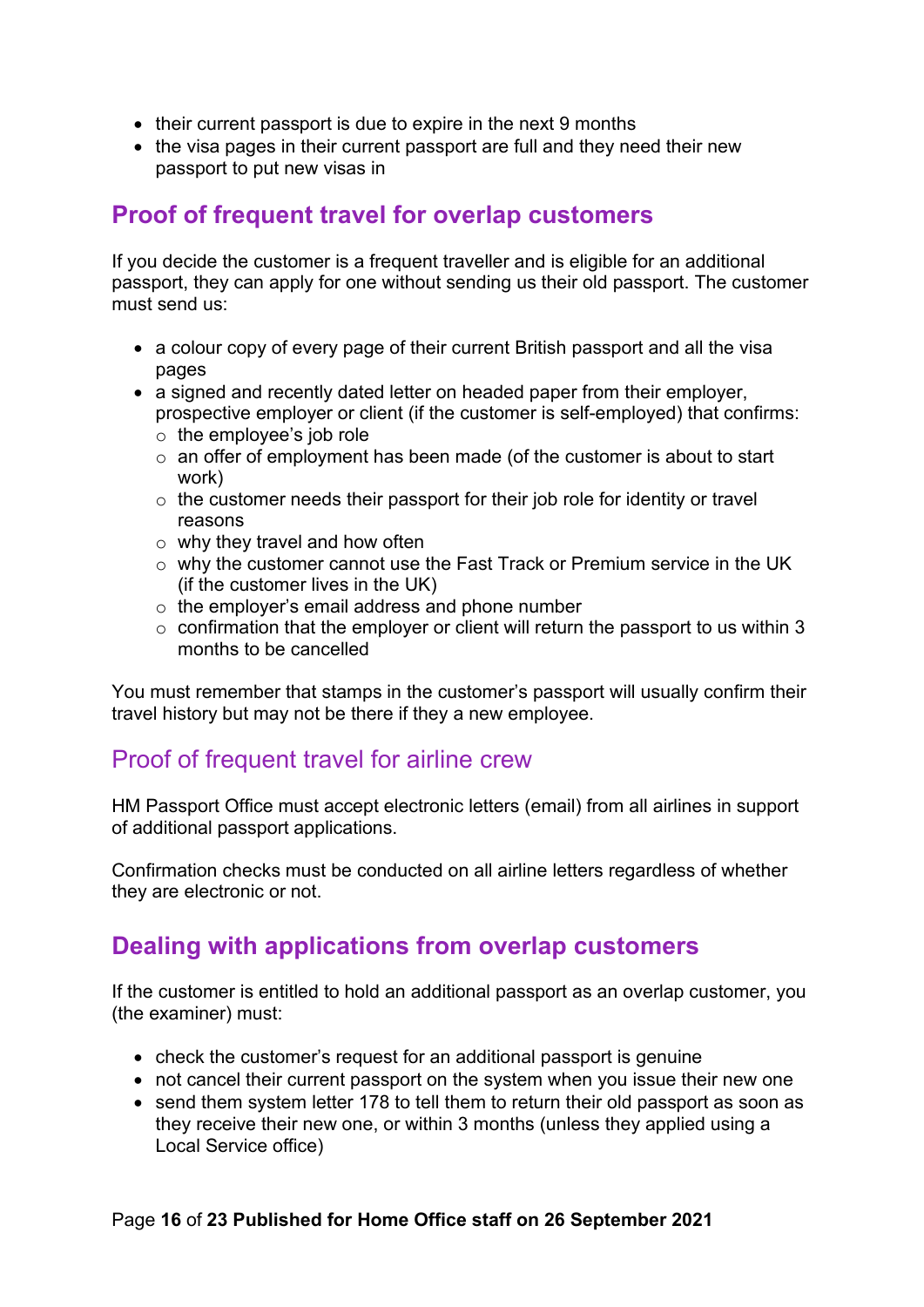• email an electronic copy of the letter to the Customer Service Management team (CSMT) (as they will cancel the passport at the end of the 3 month period, if it has not been returned to us)

CSMT must cancel the customer's passport (physically and on the system) when they receive it, or at the end of the 3 month period.

If the customer is applying from an overseas country with a Local Service Visa Application Centre (VAC) and they need to keep their current passport, you must email the customer (copying in the VAC) to tell them to:

• visit their local service (VAC) and hand over their old passport as soon as they receive their new passport, or within 3 months of getting it

The VAC will physically cancel the passport and forward it to CSMT. CSMT must cancel the passport on the system when they get it.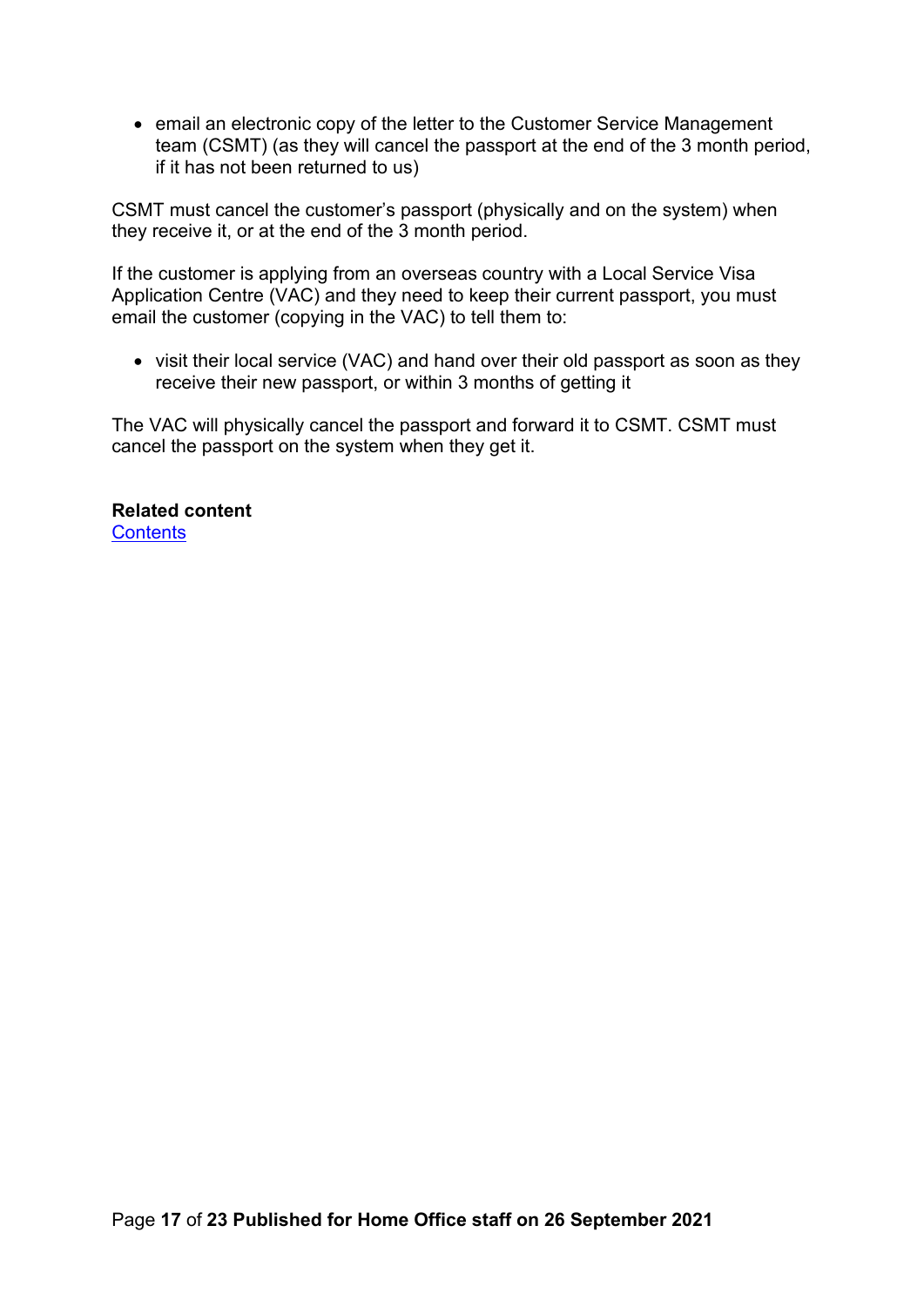# <span id="page-17-0"></span>Additional passports for Her Majesty's Government staff

This section tells Her Majesty's Passport Office staff what to consider when issuing additional passports to staff working for Her Majesty's Government.

Her Majesty's Government employees (and their dependents) who frequently travel overseas, may apply for an additional passport, using a letter from their manager or human resources team. It must be on government department headed paper.

You, the examiner, must deal with requests for additional standard passports using the guidance [for business travellers.](#page-11-0)

#### <span id="page-17-1"></span>**Foreign, Commonwealth & Development Office: additional passports**

Staff in the Foreign, Commonwealth & Development Office (FCDO) may apply for an additional passport (and sometimes more than 1 additional passport) if they frequently travel or because they travel to [incompatible countries.](#page-6-0)

The FCDO authorising officer will confirm in writing if the customer needs an additional passport. They do not need to confirm which countries the customer will visit.

FCDO staff can submit a Portable Document Format (PDF) letter of authorisation instead of a traditional letter but it must include an electronic signature from their line manager or human resources team.

#### <span id="page-17-2"></span>Diplomatic and Official service additional passports

You must be aware that we do not consider someone holding a Diplomatic or Official passport and a standard (or personal use) passport, as having an additional passport.

Diplomatic or Official service staff applying for an additional standard or Diplomatic Passport must also provide authorisation to hold one from a senior member of the service.

If a staff member from a government department asks for 2 or more passports of any type (for example, 2 Diplomatic, Official or standard passports) they must have approval from their human resources department.

#### <span id="page-17-3"></span>**Ministry of Defence and Her Majesty's Armed Forces**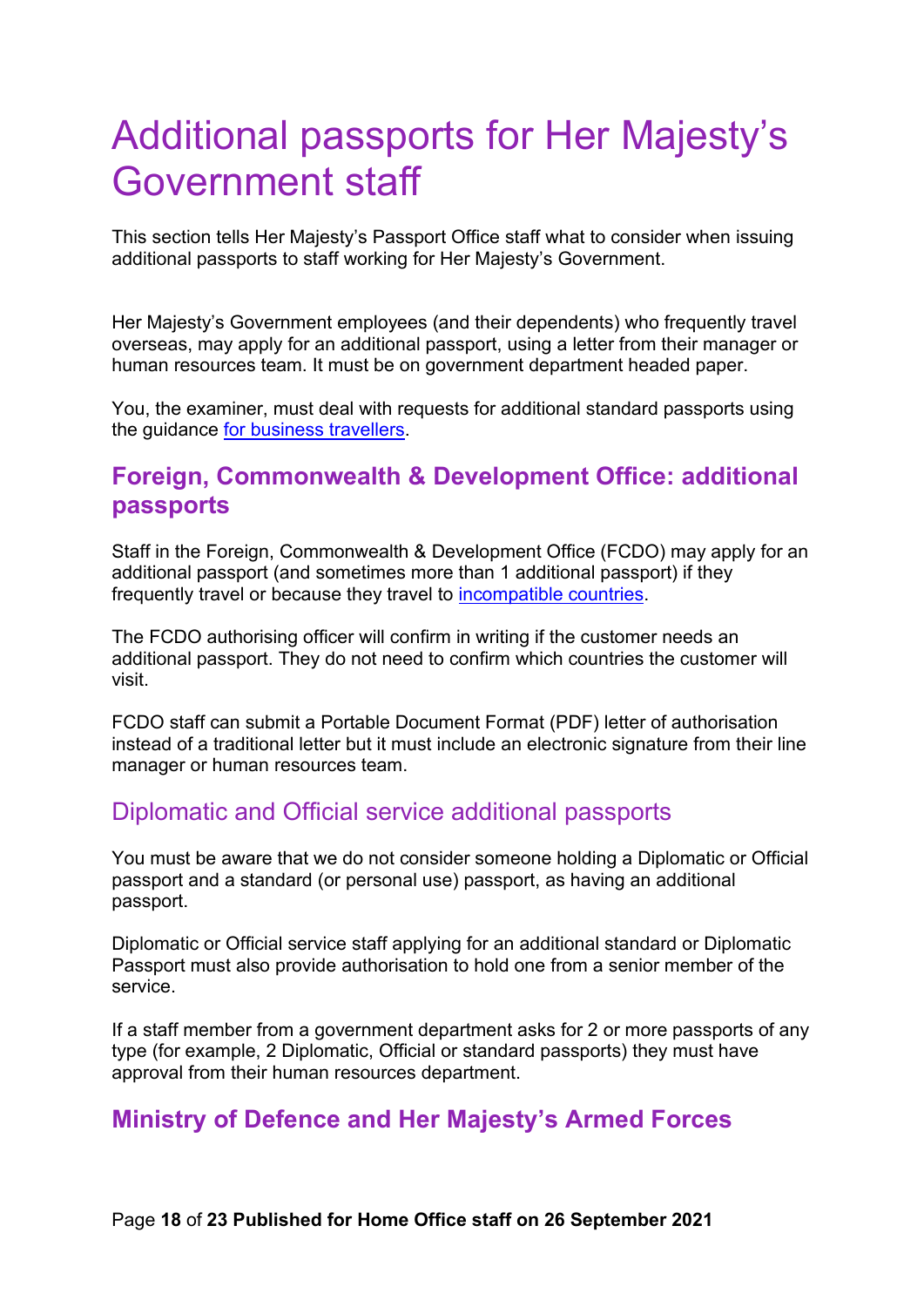Staff in the Ministry of Defence (MOD) and Her Majesty's Armed Forces may have an urgent need for an additional passport or may need to hold onto their existing passport while they apply to renew it.

A senior staff member (warrant officer or above) in the department must support the application for an additional passport and confirm in writing why the customer needs one.

#### <span id="page-18-0"></span>**Department for Transport additional passport applications**

There is a special arrangement between HM Passport Office and the Department for Transport (DfT) for staff who have an urgent need for an additional passport. There is no agreement to issue more than 2 additional passports to customers.

The DfT must support the application for an additional passport and confirm why the customer needs it.

You must accept applications with a DfT address, instead of a home address.

#### <span id="page-18-1"></span>DfT additional passport applications

You must not:

- make references to the DfT in any case note or passport note held on record
- scan any supporting documents or correspondence onto the application

You must type the words 'Other Government Department concession' as:

- a case note on the application
- a passport note on the passport record held on Main Index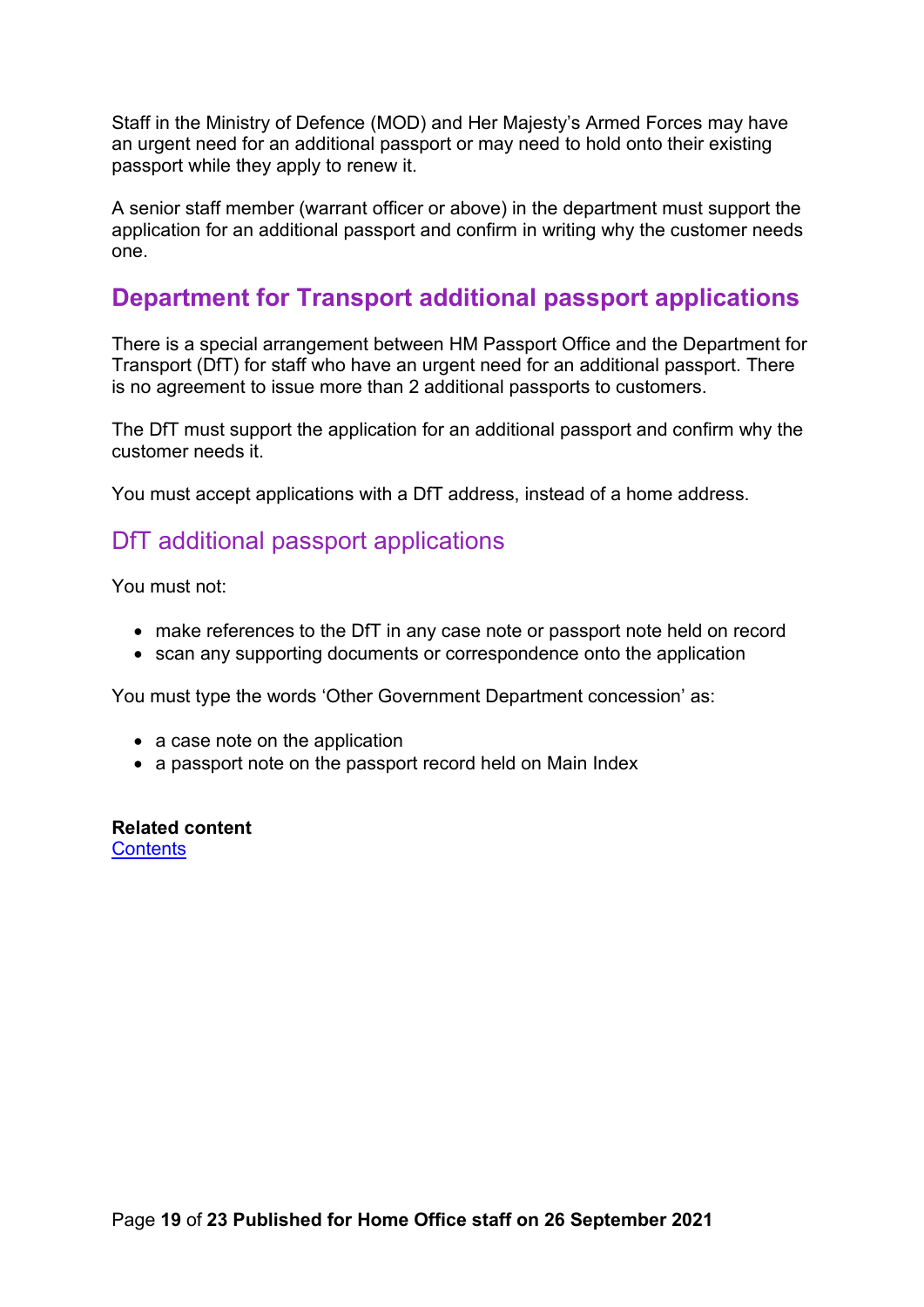# <span id="page-19-0"></span>Examining applications for additional passports

This section tells Her Majesty's Passport office examiners how to examine an application for an additional passport.

If a customer applies for an additional passport (with or without their current passport) you, the examiner, must:

- confirm their identity
- compare the photo and personal details on their application, against our records

Comparison must be made on:

- Main Index (MI)
- the Generic Issuance Environment (GENIE) database (if you need to)

You may accept the application without a countersignatory or digital referee, if:

- you can confirm the customer's identity from our passport records
- there are no fraud concerns
- there is no evidence the customer's passport is damaged

If you already confirmed the customer's nationality and identity on the system, you must not invite them to attend an interview, unless they:

- are applying for the first time
- lost their passport multiple times

#### <span id="page-19-1"></span>**Additional passports: checking the evidence**

The customer must send us evidence to support their application for an additional passport. In all cases, you must check the:

- customers evidence is convincing
- organisation (for example, school, airline, company) supporting the application is genuine.

You must check the letter and the organisation supporting the application for an additional passport are genuine, by checking online to confirm they exist. For example, checking the official website to make sure the company logo and email domain names match the details on the letter.

You must: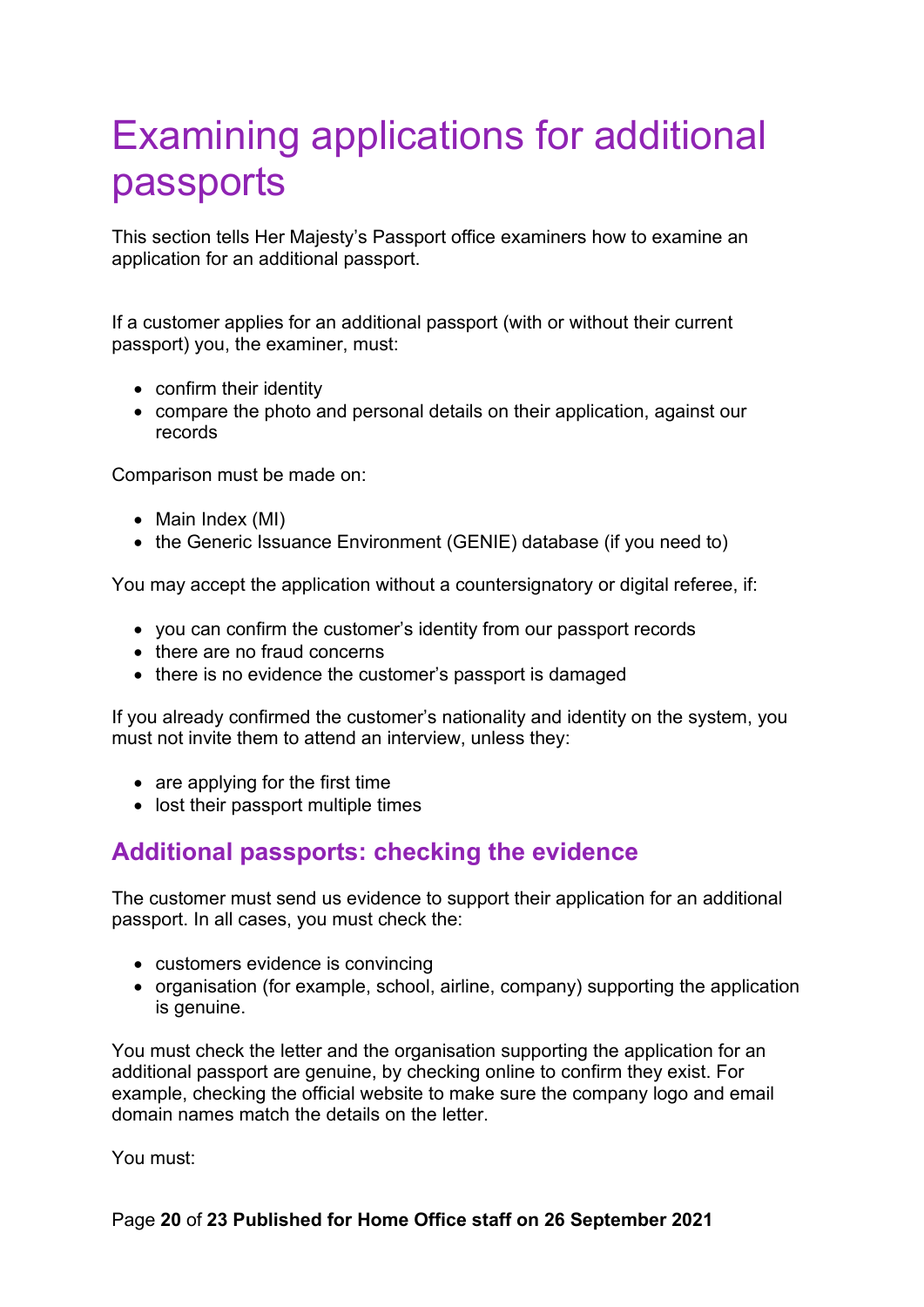- continue examining the application without contacting the company, if you complete online checks and are satisfied the:
	- $\circ$  company exists and support the content of the letter
	- $\circ$  letter is genuine
- phone (or email) the organisation to confirm the contents of the letter, if you complete online checks and have doubts

If you contact an organisation and have fraud concerns, you must:

- 1. Refer the application to your local Counter Fraud team (CFT) explaining your concerns.
- 2. Follow their advice.

### <span id="page-20-0"></span>**Additional passports: recording decisions**

You must:

- add a case note the application to show the actions and decisions you made
- scan the customer's evidence showing why they need an additional passport on to the system, so you have a permanent record of it (unless you are told not to)

## <span id="page-20-1"></span>**Additional passports: checking the need**

You must carefully consider the reason why the customer wants an additional passport and:

- if it will meet their travel needs
- the amount of validity they need on an additional passport
- if they would benefit from the larger, 50 page frequent traveller passport instead

If you think a 50 page frequent traveller passport is more suitable, you must phone the customer to tell them. If the customer agrees that a frequent traveller passport is the better option, you must:

- take the correct fee
- change the application to show they want a 50 page frequent traveller passport
- tell them they must send you their old passport so you can cancel it, before you can issue a 50 page frequent traveller passport

If the customer wants to continue with their application for an additional passport, you must deal with their application for it (as long as they are eligible for one, in line with this guidance).

You must add a case note to the application that shows all the action and decisions you made, including any decisions the customer made.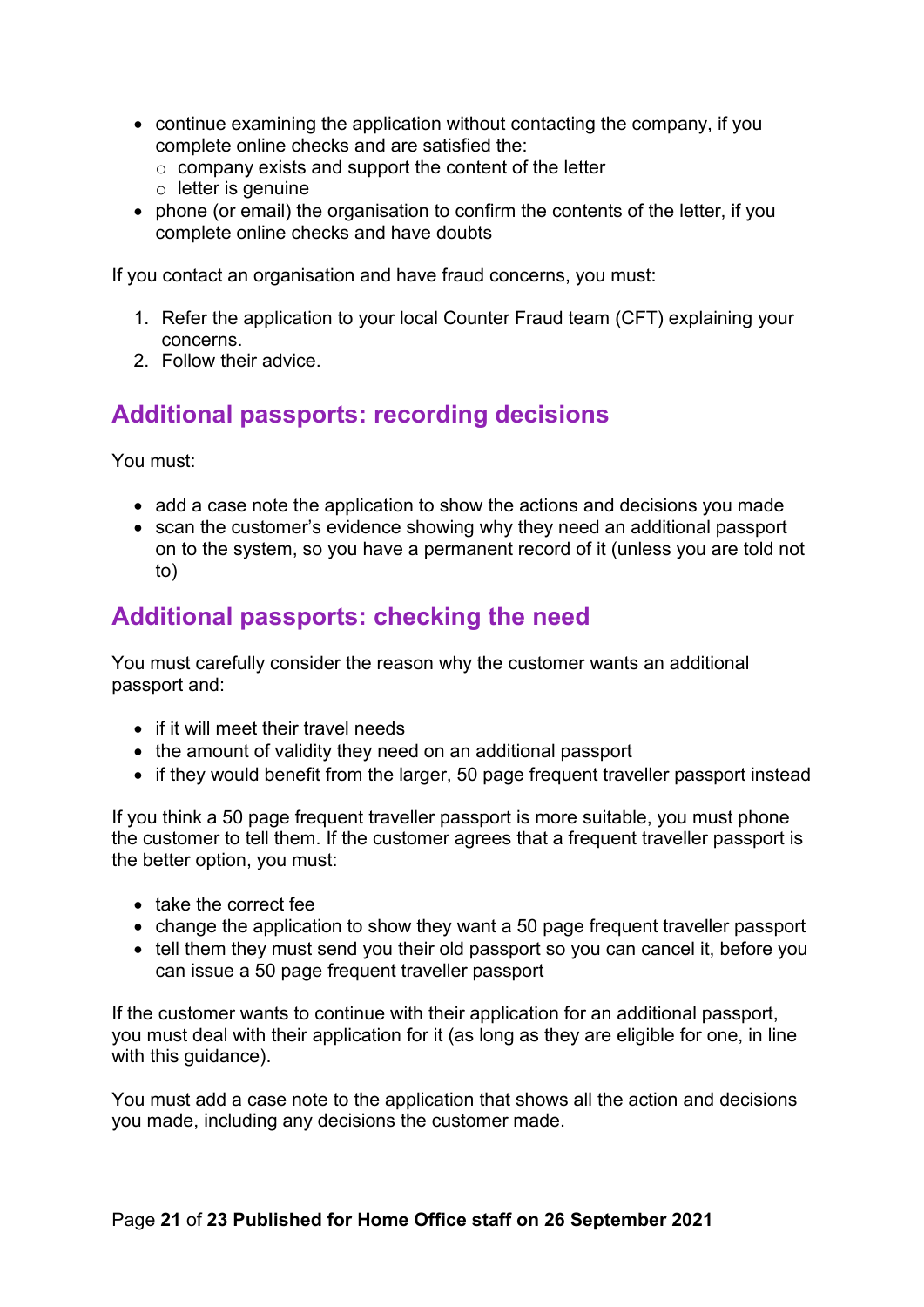## <span id="page-21-0"></span>**Additional passports: cancelling the correct passport**

You must:

- take care to make sure you cancel the correct passport
- not cancel a passport recorded on an application for an additional passport, unless the application is to renew an existing additional passport

#### <span id="page-21-1"></span>Application Management System (AMS): cancelling the passport

To make sure you do not cancel the wrong passport, you must:

- 1. Open the customer's application to the Photo and Signature tab.
- 2. Check only 1 passport number is recorded.
- 3. Remove the tick from the Cancel Passport box on the Previous Passport Details section, if the customer is not renewing this passport (and it must remain valid).
- 4. Save the record before you move to a new screen. If you do not save the change, AMS will cancel the customer's other passport.

If the customer is renewing a previous additional passport, you must leave the tick in **Cancel Passport** box. The system will automatically cancel the passport on MI.

## <span id="page-21-2"></span>Digital Application Processing (DAP): cancelling the passport

To make sure that the system does not cancel the wrong passport, you must:

- 1. Open the customer's application on DAP to the application details tab.
- 2. Click on the Old passport details link to the left of the screen.
- 3. Check that the old passport details in this section are the passport that requires cancelling (and not the additional passport that must remain uncancelled).

If you are satisfied that the old passport details are correct you may proceed. The system will automatically cancel the passport on MI.

#### <span id="page-21-3"></span>**Multiple passports: updating Main Index**

If a customer holds more than 1 British passport (of any kind), you must manually update Main Index (MI) records with a passport note on every valid passport record the customer has, including the new passport [\(unless you are told not to\).](#page-18-0) The note must say: **'Also holds passport [passport number]'**

You must do this on any:

• any valid standard passports (including when the customer holds multiple British nationalities)

#### Page **22** of **23 Published for Home Office staff on 26 September 2021**